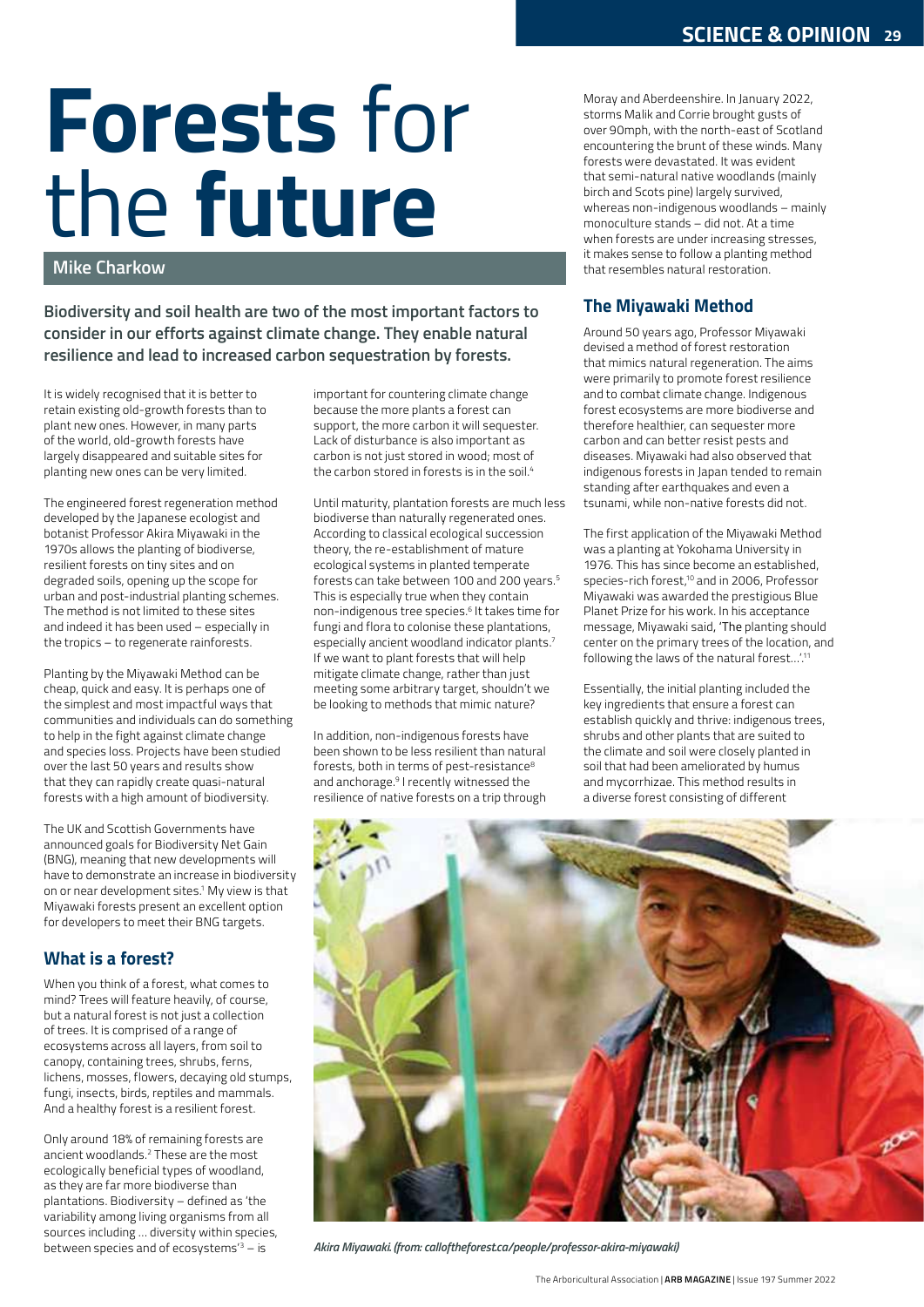

Traditionally planted forests lack species diversity. Miyawaki forests begin with all of the forest layers and so have increased biodiversity. (Mike Charkow)

layers, composed of plants that should be optimally resilient in that environment.

Miyawaki's method is based on knowledge of the potential natural vegetation (PNV) of a site and any necessary site preparation (mainly to ameliorate the soil). PNV has been described as 'the vegetation that would finally develop in a given habitat if all human influences on the site and its immediate surroundings would stop at once and if the terminal stage would be reached at once'.<sup>12</sup> A planting density of two to three plants per square metre should be followed. This is based on PNV and the potential capacity of the land.13

A traditional planting with only trees (especially monocultures) may take many decades to develop the herb and shrub layers.14 The Miyawaki Method starts with plants that will occupy all of the layers and can result in a quasi-natural forest with rich soil fauna after only 20–30 years.15

The method has been used to create very small urban forests in spaces of only a few square metres. The benefits of these tiny urban forests are clear. First, Miyawaki forests are easy to establish, self-sustaining and require very little maintenance. Traditional

urban planting is normally associated with low biodiversity (a narrow range of tree selection) and numerous difficulties for tree establishment.16 Second, highbiodiversity planting with species suited to a site means that the trees will be more resilient.17 Higher resilience means better health and the consequent benefit of an increase in ecosystem services, such as cooling and a reduction in air pollution. Third, such forests require almost no management. Finally, high-density planting of street trees has been shown to have a positive effect on mental wellbeing.18

## Tiny forests

Shubhendu Sharma, an Indian student of Miyawaki, first adopted the Miyawaki Method in 2009, in order to create 'Tiny Forests' of around 100–150 square metres.19 This tiny scale seems to be due to planting constraints: many of Sharma's forests have been planted in constricted urban sites on degraded land. Budgetary constraints may also have limited the scope in some cases.

Sharma has consulted on tiny forests across much of the world, but they have only recently made an appearance in Europe. His

approach states that if it is feasible to do so, the plants should be grown from seed; these should all be indigenous species to the site (according to PNV). Otherwise, small plants – for instance cell-grown transplants – should be used. Small, containerised plants and seeds are also possibilities. Depending on the site, there may be a need for some soil amelioration, which might include the addition of topsoil or compost.

As with any new planting scheme, the site is assessed for climate, soil and natural vegetation. The main difference is that as well as trees, other native species from the ground, shrub and canopy layers are also planted. At least 25 plant species are recommended, but up to around 40 could be chosen. The plants are densely planted, at around 3–5 per square metre.

There is some competition – due to the planting density – and this increases the forest growth rate. Natural competition will ensure that the strongest and best-suited plants will survive in any particular location within the forest. However, it is also important to choose species that are shade-tolerant, so as to allow the different forest layers to develop. This is in comparison to a traditionally planted forest in which the trees are all competing for light, and creating only one or two layers. As the forest is multi-layered, there is space for several plants to grow in close proximity, meaning that the forest retains much of its density.

## The evidence

Miyawaki forests have been scientifically monitored since they were first planted and there is a wealth of data available. This research has been collated by Urban Forests Company.20 It shows that biodiversity is higher in Miyawaki forests. In a comparison of traditionally planted and Miyawaki forests in the Mediterranean, plant growth and forest biodiversity were significantly higher when the latter method was adopted.<sup>21</sup> These findings have been replicated in other countries.<sup>22</sup>

The soil is a key component in the establishment of a healthy forest. Soil biodiversity is essential for most of the ecosystem services provided by soils. Soil stores more carbon than the atmosphere and all vegetation combined. Within a forest, around 75% of the carbon is contained within the soil, so it is clear we need to look after it.<sup>23</sup> One way of doing that is to plant more forests. Crop-forests are only a short-term solution: much of the soil-carbon is lost when the soil is disturbed during harvesting. Also, plantations take much longer to establish a healthy soil. The Miyawaki Method offers accelerated development of ecologically diverse forests that consist of healthy and resilient populations of flora, fauna and funga.

Management of these forests is minimal, with weeding only necessary for the first few years. Forest debris (leaves, dead branches and trees etc.) is left to be recycled by fungi and microorganisms. Nutrients are freed up and ready to be utilised again by the plants, and carbon is fixed by the processing of plant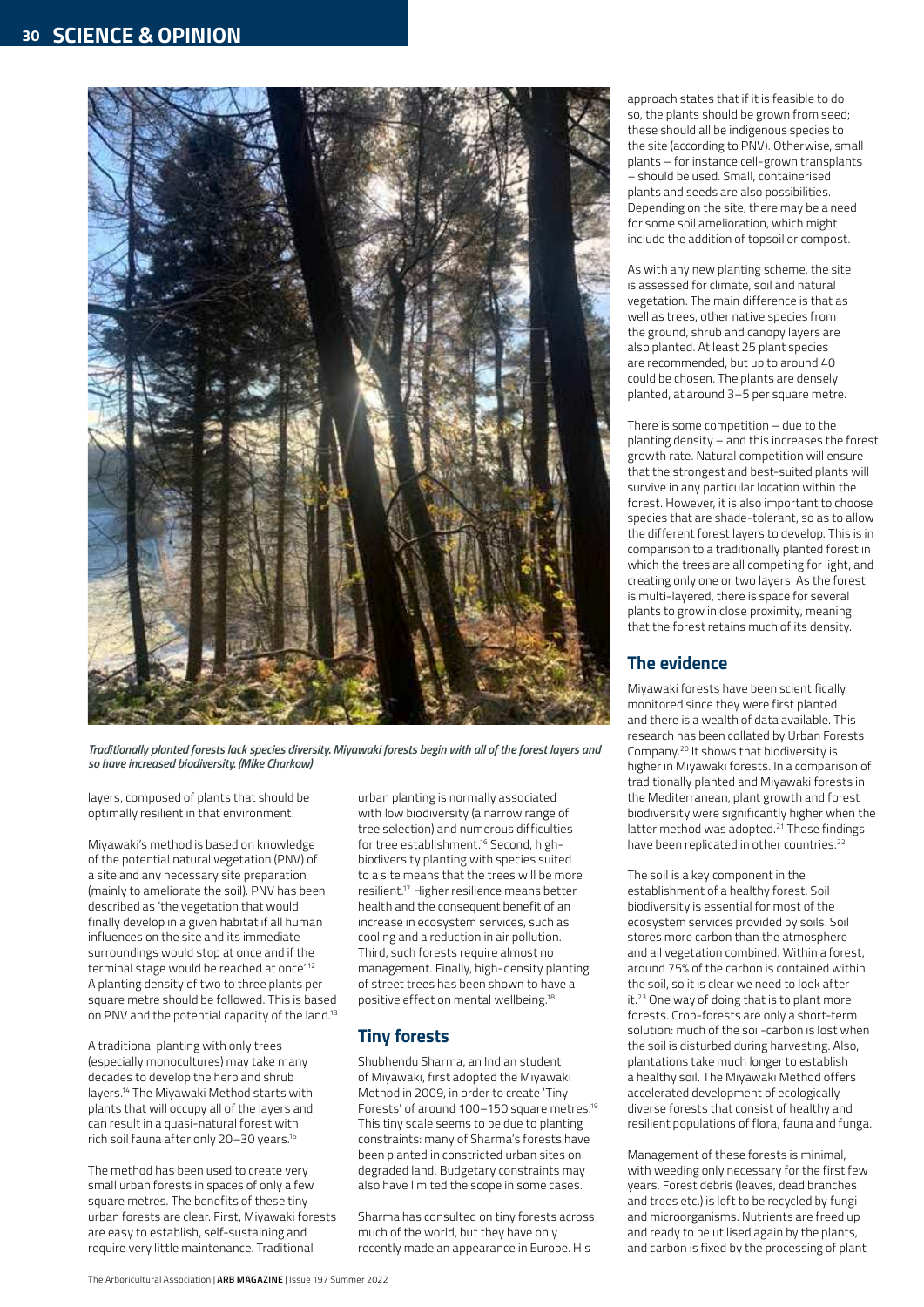

Zandaam Tiny Forest in 2016 (left) and 2021. (© IVN Natuureducatie)



Zandaam Tiny Forest, 2021. (© IVN Natuureducatie)

and animal detritus. Therefore, after planting there is almost no further carbon input, and as the forests are relatively unmanaged, there is very little soil disturbance.

A 2017 study of a tiny forest in the Netherlands found that within two years, the levels of soil bacteria and fungi were comparable to those found in a mature forest. Biodiversity was also found to be high in terms of fauna and soil fauna. Across two sites (of around 250 square metres each) 176 fauna species in 30 groups were observed.<sup>24</sup> As of April 2022, 934 different plant and animal species were recorded across 11 sites.<sup>25</sup>

A video produced by Instituut Voor Natuureducatie (IVN) shows the growth of a newly planted Miyawaki Forest in Zaandam, Netherlands.26 The plants grew from sub-metre cell-grown plugs

to around 7m in height between 2016 and 2021. Another tiny forest planted in Beeldenboek in December 2015 grew to around 10m height in five and a half years.

To some in the UK and Europe, this may appear to be a new and untested method. Miyawaki forests have only made an appearance in Europe in the last seven years, and the first UK Miyawaki forest was planted just two years ago. However, the method is well established and has been implemented across much of the world over the last five decades. It has been used to restore tropical rainforest, to establish forests on degraded land, to stabilise soil and beaches and to control pollution. It has been extensively researched and validated.

A similar approach was developed by Martin Crawford in the UK and known as 'Forest Gardening'. A forest garden is

a natural woodland that contains 'large trees, small trees, shrubs, herbaceous perennials, annuals, root crops and climbers, all planted in such a way as to maximise positive interactions and minimise negative interactions, with fertility maintained largely or wholly by the plants themselves'.<sup>27</sup>

#### Spreading out

As of 2011, around 1700 Miyawaki forests had been planted across the world, especially in Japan, China, Borneo, Kenya and Amazonia. There are now Miyawaki forests in India, Pakistan, Australia, USA, Chile, Nicaragua, the Middle East and throughout Europe, especially in the Netherlands where over 200 'tiny forests' have been established since 2015 by IVN.

The UK has been relatively slow to get involved, with the first one planted in Witney near Oxford in 2020; however, more were planted in 2021 and others are planned. The citizen science charity Earthwatch has been heavily involved in community planting of Miyawaki forests in the UK and a map is available on its website; it is carrying out long-term environmental monitoring of its tiny forests.28 IVN and Earthwatch follow the tiny forest principles laid out by Shubhendu Sharma of Afforestt.

2021 also saw a number of 'Wee Forests' planted in Scotland. These projects have been tied to community and educational goals and will be a valuable resource for local people to learn about nature.

Political leaders are noticing the effectiveness and importance of these forests and are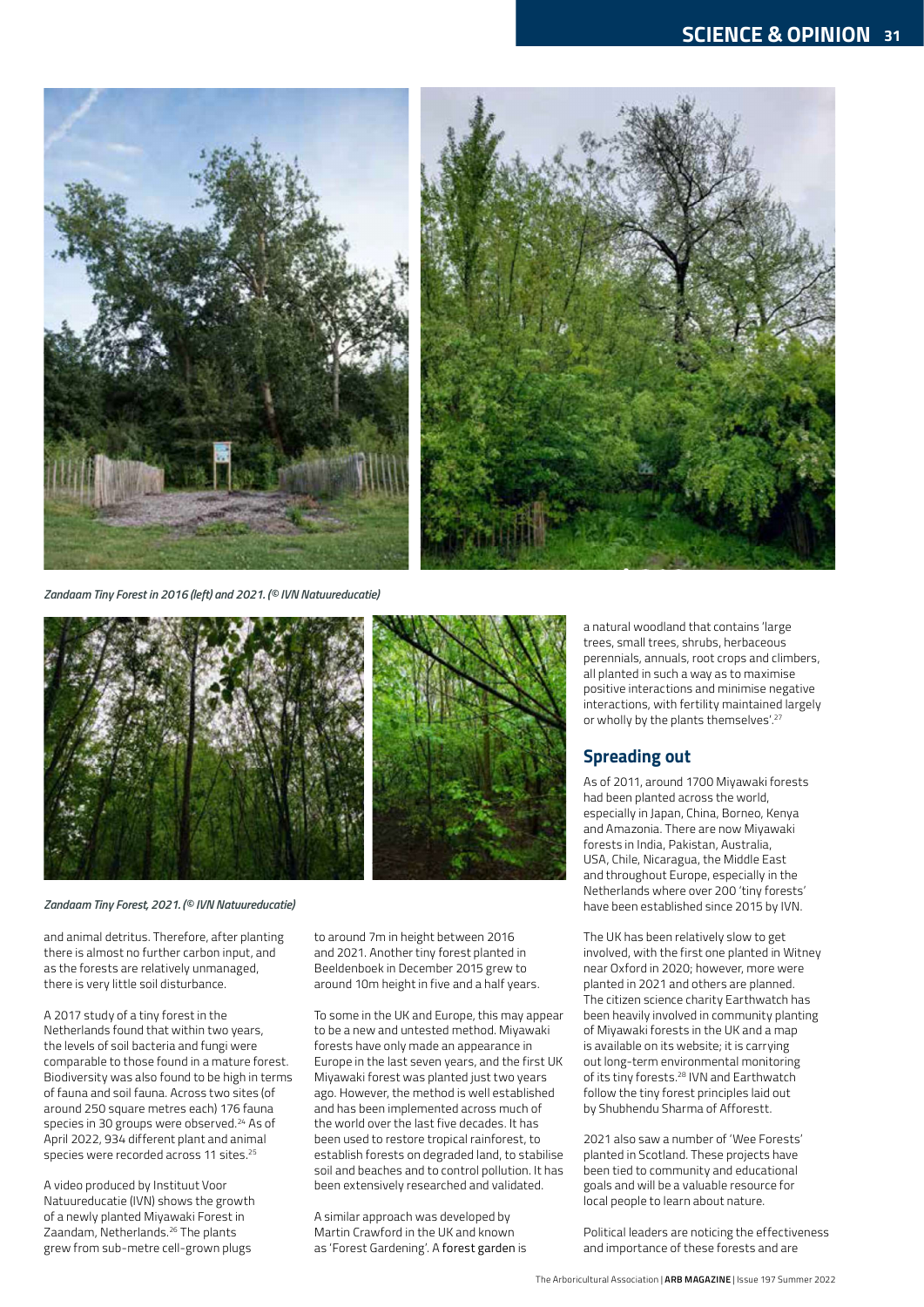# 32 SCIENCE & OPINION



#### West Pilton Wee Forest planting and information board. (Mike Charkow)



supporting their creation. Imran Khan, Pakistan's former Prime Minister, gave financial backing to more Miyawaki forests, as has the city of Chennai in India and the Kerala Forest Department.<sup>29</sup>

Miyawaki forests appear to broadly be in line with the aims of the 2021 'Tree Planting in the UK' briefing paper; part of the strategy for England is to protect and improve woodlands by 'adapting treescapes and woodlands to the future climate and maximising the benefits they can provide to support adaptation measures, such as natural flood management and helping improve the resilience of wildlife'.30 They also chime with UK Biodiversity Net Gain proposals, which state that new developments should put 'nature and biodiversity gain at the heart of all decision-making and design'.31 It would be desirable to see the UK governments invest in this planting method, both for meeting new tree planting targets and for urban-greening.

Although many of the Miyawaki Method

Projects can involve whole communities and planting can be done by almost anyone.

forests being planted are tiny forests (i.e. around 150 square metres), the size doesn't necessarily have to be constrained. Restrictions on size are generally down to limits on space or finances. Some planting schemes that involve social and educational goals can cost a lot more due to the high levels of planning and staffing required for the additional required input and community interactions. However, private or commercial planting schemes can cost relatively little. The initial cost per hectare may be higher than a traditionally planted forest, but the lack of maintenance required reduces the long-term costs. More importantly, the benefits gained from a Miyawaki forest are proportionally much greater. I recently planted a 500-square-metre Miyawaki-Method forest in a private garden near Glasgow with 1400 trees and shrubs, 100 ferns and 1kg of woodland-wildflower seeds. This method was very cost-effective.

#### Forests of life

Miyawaki said, 'Forests are life itself. Humans have survived until today supported by forests. … [Survival] begins with creating true 'forests of life' by planting trees today.'<sup>32</sup>

This is a time when extinction rates are increasing. The abundance of UK priority species has decreased by 60% in the last 50 years. This can be attributed largely to habitat loss.33 Miyawaki forests achieve high biodiversity within a short space of time; it seems clear that they are one of the best methods for providing refuge to many threatened species and for arresting their decline. These forests have been shown to be havens for a wide range of fauna, even just a few years after planting.

Miyawaki died in July 2021 at the age of 93. His legacy will be enjoyed by many generations to come. Perhaps some of the thousands of Miyawaki forests will become the old-growth forests of the future and will help preserve a wide range of plants, animals and fungi.

Studies have shown that Miyawaki forests truly live up to the name 'Forests of Life'. If we want to be able to establish biodiversity and resilience in new plantings then we could do worse than utilising this method to create more forests of life, no matter how small the space. So, let's all get planting.



**Mike Charkow** gained a Master's degree in Psychology, then spent some time teaching English in Japan. He was a tree surgeon for 10 years and has been a consultant for 15. He says, 'I have an interest

all things concerning trees, including the things they rely on, and things that rely on them. I am always surprised by nature and delighted by its refusal to be neatly defined.'